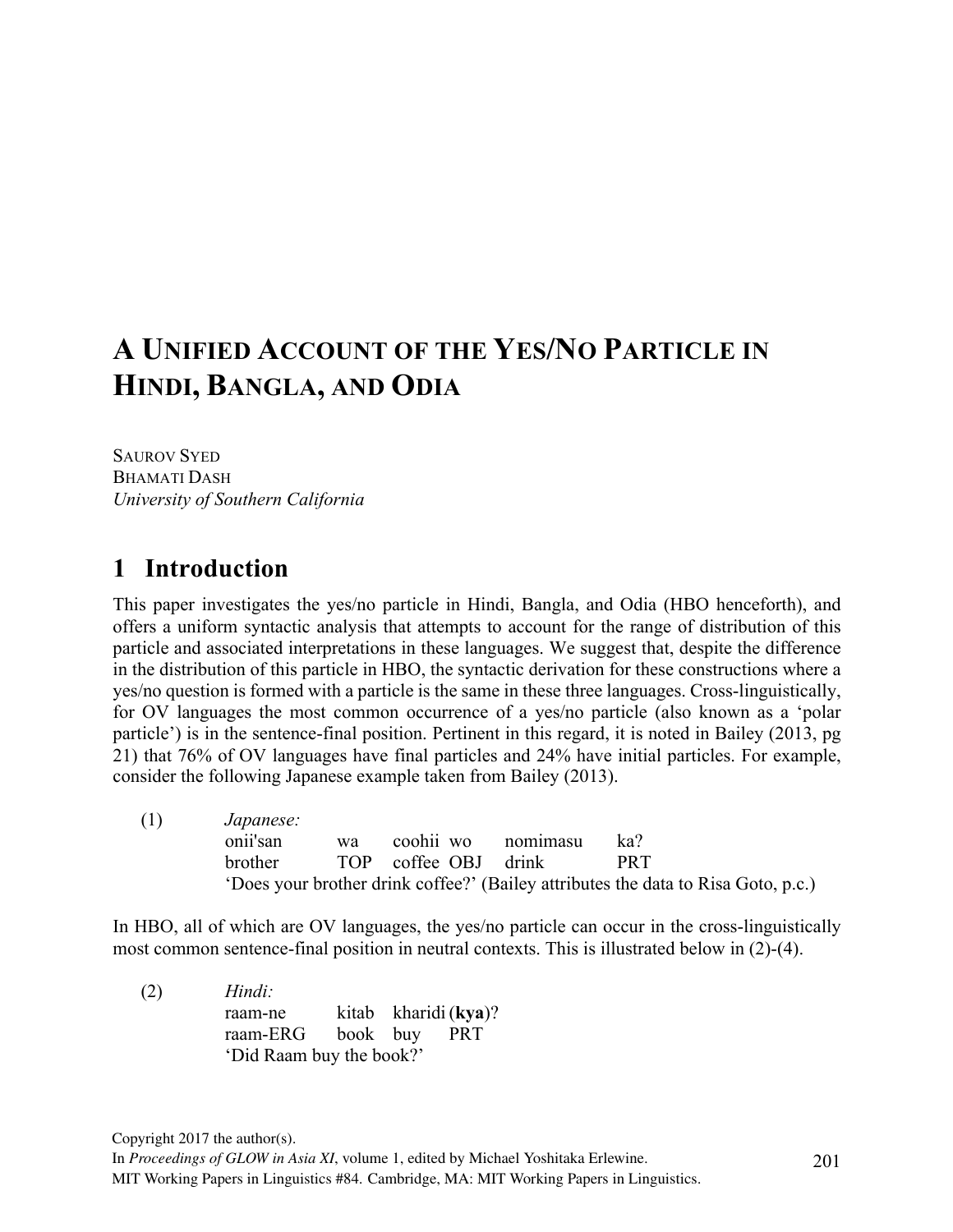| (3) | Bangla:                  |                   |            |
|-----|--------------------------|-------------------|------------|
|     | ram                      | boi Ta kinlo      | $(ki)$ ?   |
|     | book CL buy<br>ram       |                   | <b>PRT</b> |
|     | 'Did Raam buy the book?' |                   |            |
| (4) | Odia:                    |                   |            |
|     | Raamo bohi Ta            | $kiNila$ $(ki)$ ? |            |
|     | Raam book CL             | buy               |            |

'Did Raam buy the book?'

In addition to this final position, the yes/no particle can also occur in sentence-medial position in HBO, associated with a contrastive focus interpretation. This is illustrated below in (5)-(7). Note that this clause medial occurrence is exclusively associated with a contrastive focus interpretation in Hindi and Odia, but this is not necessarily the case in Bangla, where a neutral yes/no question is possible as well in this clause-medial position<sup>1</sup>.

| (5) | Hindi:<br>raam-ne<br>raam-ERG<br>'Was it a book that Raam bought?'          | <b>KITAB</b><br>kya<br><b>PRT</b><br>book.FOC |                | kharidi?<br>buy |
|-----|-----------------------------------------------------------------------------|-----------------------------------------------|----------------|-----------------|
| (6) | Bangla:<br>ki<br>ram<br>PRT<br>Ram<br>'Was it a book that Raam bought?'     | <b>BOI</b><br>book.FOC                        | Ta<br>CL       | kinlo?<br>buy   |
| (7) | Odia:<br>Raamo ki<br>Raam PRT book.FOC<br>'Was it a book that Raam bought?' | <b>BOHI</b>                                   | kiNila?<br>buy |                 |

Furthermore, the particle can also occur in sentence-initial position in Hindi, but not in Bangla or Odia, as illustrated in (8)-(10) below. This initial occurrence of the particle in Hindi is also the unmarked order.

|     | Hindi:<br>(kya)<br><b>PRT</b> | raam-ne    | raam-ERG book buy<br>'Did raam buy the book?' |      | kitab kharidi? |
|-----|-------------------------------|------------|-----------------------------------------------|------|----------------|
| (9) | Bangla:<br>*ki<br><b>PRT</b>  | ram<br>ram | boi<br>book CL<br>'Did Raam buy the book?'    | - Ta | kinlo?<br>buy  |

<sup>&</sup>lt;sup>1</sup> The clause-medial position of the particle with a neutral yes/no question interpretation in Bangla will be commented on later in the paper.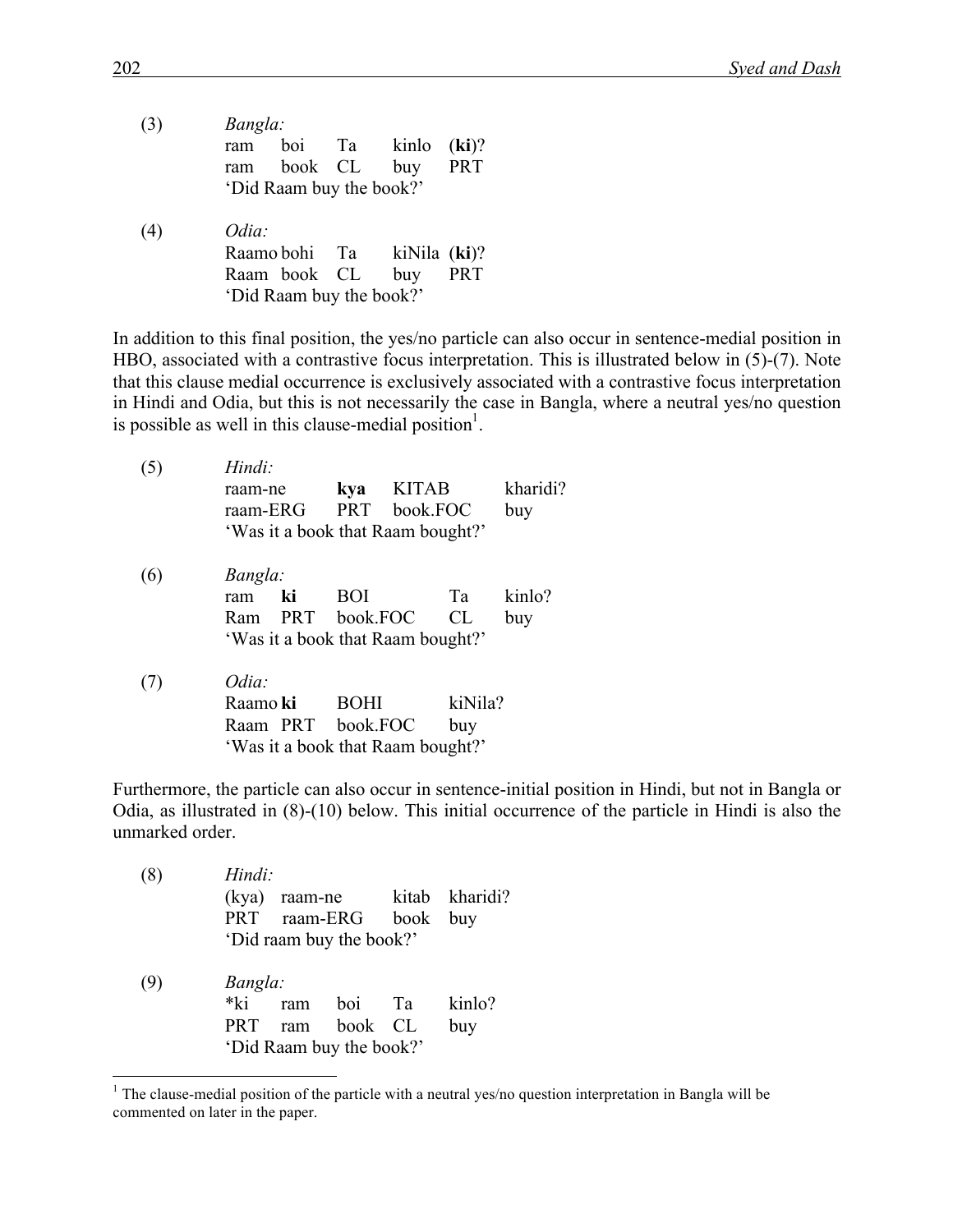(10) *Odia:* \*ki raamo bohi Ta kiNila? PRT raam book CL buy 'Did Raam buy the book?'

In anticipation of the analysis that will be developed in this paper, we argue that the initial position of the yes/no particle is the underlying syntactic position of the particle (in a higher focus position) in Hindi, and also in Bangla and Odia. The sentence final position of the particle is derived by movement of the material next to the particle higher up, leaving the particle stranded in the final position. The sentence-medial occurrence of the particle is explained in terms of a different baseposition of the particle (in a lower focus position). We also discuss how two existing approaches to yes/no particles, namely a CP analysis (Simpson & Wu 2002, Lee 2005 among others) and a disjunction analysis (Aldridge 2011, Bailey 2013), cannot explain the data from HBO, and how the analysis we provide explains the facts while still maintaining the major insights from both earlier accounts.

The paper is organized in the following way. In section 2, we discuss the previous approaches to analyze yes/no particles, discuss their insights and their shortcomings in explaining the HBO patterns, and then in section 3, we provide an analysis that capture the insights of the previous analyses but also accounts for the HBO data. In section 4, we discuss open questions and limitations of our analysis, and direction for further investigation.

## 2 **Background**

There have been two major approaches to analyze the yes/no particle in the languages of the world. The first approach generates the particle as  $C^0$  in the head of CP (see Simpson and Wu 2002, Lee  $2005$ <sup>2</sup>. The sentence-final order of this particle in such an approach is derived by movement of TP from across the particle to the SpecCP position. Below, we discuss Simpson and Wu (2002) briefly to give a representative idea of such an account. The heart of the idea is illustrated below in (11).



The movement of TP to SpecCP illustrated in (11) is motivated by phonological reasons in Simpson and Wu (2002). They argue that the particle has developed clitic like properties in the process of grammaticalization, and requires phonological material to the left of it, which triggers the movement of the TP. Strong evidence comes in favor of this analysis from the study of the sentence-final particle *kong* in Taiwanese, as illustrated in (12) below.

<sup>&</sup>lt;sup>2</sup> Note that there is debate on the head-status of the particle, and it is argued in Biberauer, Holmberg & Roberts (2012) that particles are not heads.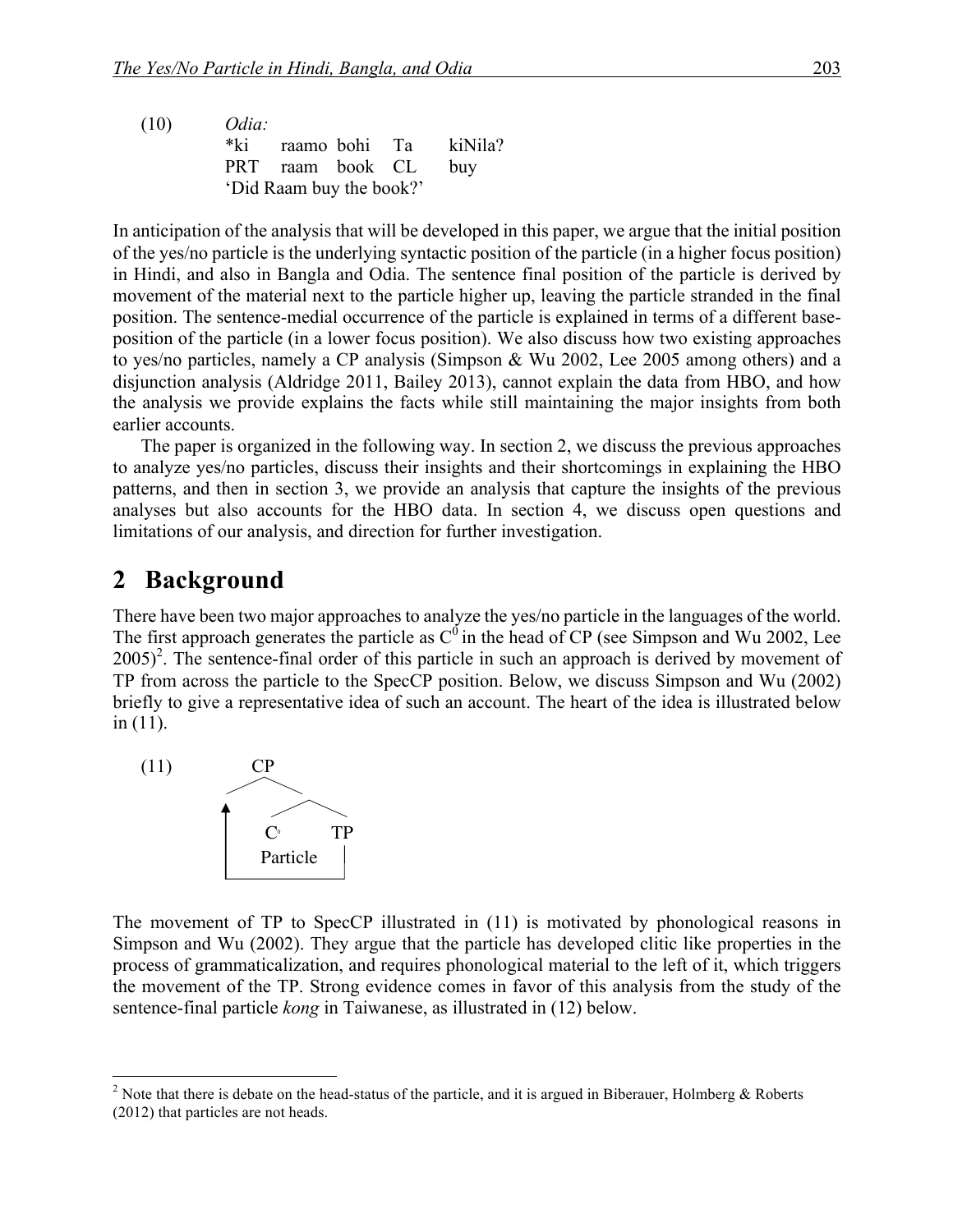| (12) | Taiwanese: |                 |          |                                                              |
|------|------------|-----------------|----------|--------------------------------------------------------------|
|      |            | A'hui liau'chun | A'sin si | tai'pak lang kong                                            |
|      |            | Ahui thought    |          | Asin is Taipei person PRT                                    |
|      |            |                 |          | 'Ahui thought that Asin is from Taipei.' (Simpson & Wu 2002) |

The particle *kong* is undergoing grammaticalization as a complementizer. Simpson and Wu argue this final position of the particle is rather unexpected in Taiwanese, as this particle is a C-element, and given the initial position of other C-elements in the language. Following several other arguments, Simpson and Wu suggest that *kong*, like other C-elements, is generated in C, and its complement TP move to SpecCP to satisfy the clitic-requirement of *kong*. Although Simpson and Wu specifically discuss *kong*, it is implied that the analysis will be extended to all sentence-final particles in Taiwanese, including the sentence-final yes/no particle *bo*.

Now let's evaluate the HBO data if we adopt such a C-head analysis for the yes/no particle in HBO. If we generate *kya* in Hindi and *ki* in Bangla and Odia as C-heads, what we can straightforwardly get is the attested (and unmarked) word-initial position of *kya* in Hindi. This is schematized below in (13).

(13) [CP kya [TP … ]]

The clause final position of the particle attested in HBO can then be derived by movement of the TP to SpecCP, with a special note that this movement is obligatory in Bangla and Odia but not in Hindi, as the initial-position of the particle is ungrammatical in Bangla and Odia.

However, there are limitations to this approach, as several questions remain unexplained. First, such an approach does not straightforwardly account for the sentence-medial position of the particle that is attested in HBO, usually associated with contrastive focus interpretations, as illustrated earlier in (5)-(7). Secondly, it is not transparent in this approach how generating this particle in the CP-domain gives a polar question interpretation ('polar' = yes/no) to the utterance. Thirdly, this C-head approach predicts that such particles cannot occur in embedded questions where there is a complementizer already occupying the C-position. This prediction is not borne out, as Hindi and Odia allow the yes/no particle to occur in embedded questions (the Bangla equivalent is judged by consultants to not be great, though not fully unacceptable). These examples are provided below in (14)-(16). Note that the complementizer in Odia is homophonous with the yes/no question particle.

| (14) | Odia:<br>raghav pachaarila ki<br>raghav ask.PST.3Sg that raam book-CL<br>'Raghav asked if Ram bought the book' |                |               | raamo bohi-Ta              |                  | kiNila<br>buy.PST.3Sg PRT | ki |
|------|----------------------------------------------------------------------------------------------------------------|----------------|---------------|----------------------------|------------------|---------------------------|----|
| (15) | Hindi:<br>raghav ne poocha                                                                                     | ki<br>Comp PRT |               | kya raam ne kitaab kharidi |                  |                           |    |
| (16) | Bangla:<br>??ram jiggasa korlo <b>je</b>                                                                       | Comp           | sita kheyeche |                            | ki<br><b>PRT</b> |                           |    |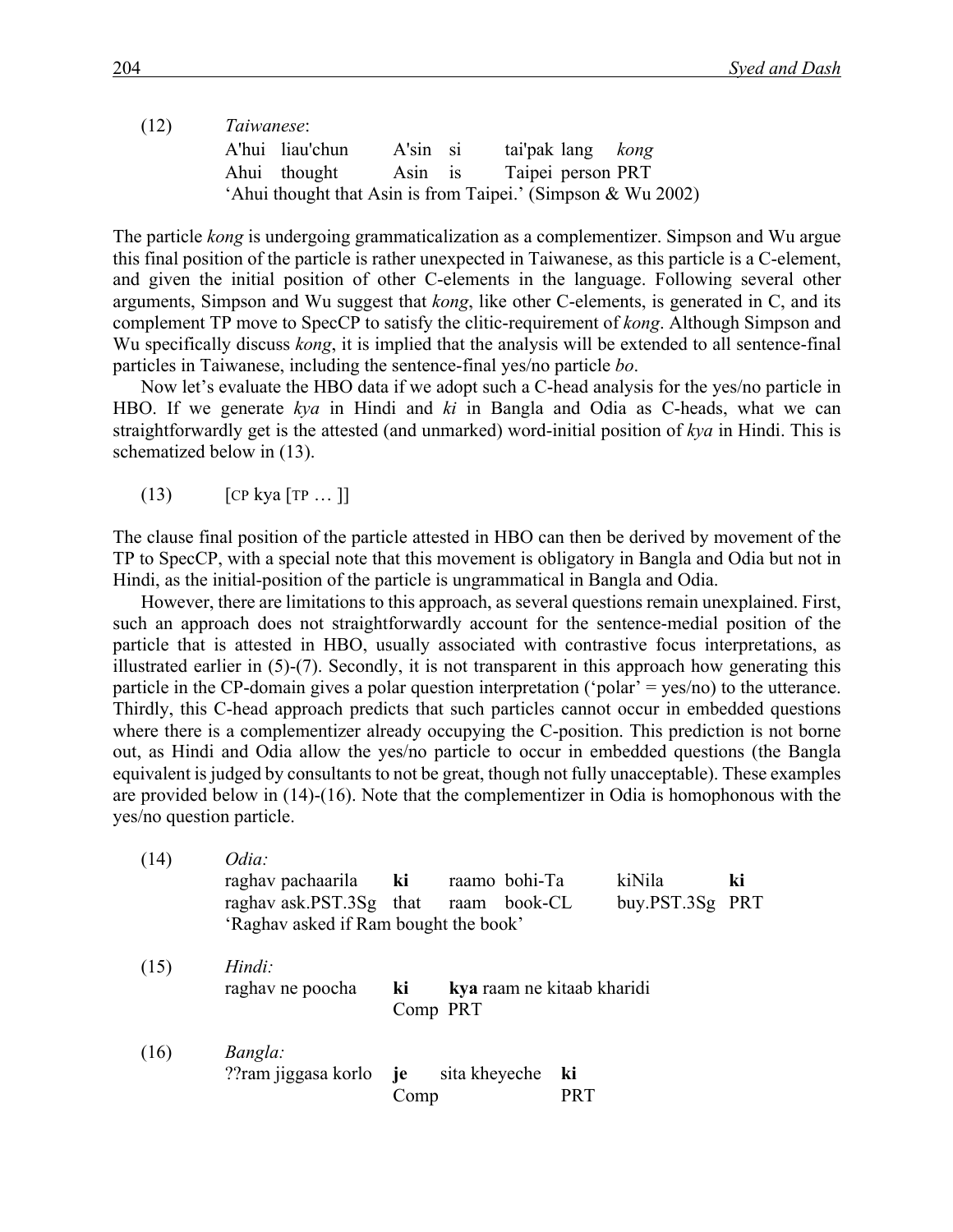Now let's take a look at the other approach adopted in the literature to analyze yes/no particles, namely the disjunction approach (Larson 1985, Jayaseelan 2008, Aldridge 2011, Bailey 2013). This approach stems from two observations: a) in many languages, the yes/no question particle is homophonous with the disjunction particle, and b) the yes/no questions are associated with a readily available 'or not' interpretation. For instance, the examples in (2)-(4) have an associated interpretation 'Did Ram buy the book or not?' Entertaining the hypothesis that the yes/no particle is actually the disjunction particle (or a lexical instantiation of the disjunction operator, as in Jayaseelan 2008), such an approach uses deletion/ellipsis to derive the clause-final order of the particle. The basic idea is that in a yes/no question, the underlying structure has a second clause (CP2, which contains 'or not' or equivalent structures). This CP2 is then elided, stranding the particle in the sentence-final position. This is schematized in (17) below.



Adopting such an approach in HBO can explain the clause-final occurrence of the particle. In addition, it can also explain why there is an associated 'or not' interpretation. However, the attested sentence-medial position of the particle with a contrastive-focus interpretation remains unexplained<sup>3</sup>.

It is also pertinent to briefly mention another version of the disjunction approach, as developed in Jayaseelan (2008). In Jayaseelan's analysis, the polar particle is the lexical realization of the disjunction operator. Bailey (2013) argues that this analysis predicts that such particles cannot cooccur with a wh-question, as there are no disjuncts present there. However, in Odia the polar particle can occur in a wh-question, as illustrated below in  $(18)^4$ .

(18) *Odia:* raamo koNo kiNila ki? raam what buy PRT 'What did Raam buy'?

Without going into if the occurrence of the particle in wh-questions is a problem for Jayseelan (2008), we note that the clause-medial occurrence of the particle associated with a contrastive focus cannot be straightforwardly explained in any version of the disjunction approach.

 <sup>3</sup> Note that a curious reader may think one way of deriving the clause-medial position of the particle in (6) *Ram ki boi Ta kinlo* through ellipsis could be by assuming an underlying structure *Ram boi Ta ki [na boi Ta] kinlo* (where *na boi* = neg book), which then undergoes several deletions to get the right surface order. This is schematized in *Ram [boi Ta] ki [na boi] Ta kinlo*. However, negation cannot occur with a DP in the language, which in turn rules

out the possibility of deriving the clause-medial position of the particle through ellipsis/deletion. <sup>4</sup> This is also true of Sinhala and Japanese. An anonymous reviewer has, however, noted that Japanese *ka*, which is the Q-particle of the language, and which can occur in a constituent question, is also the disjunction marker in the language.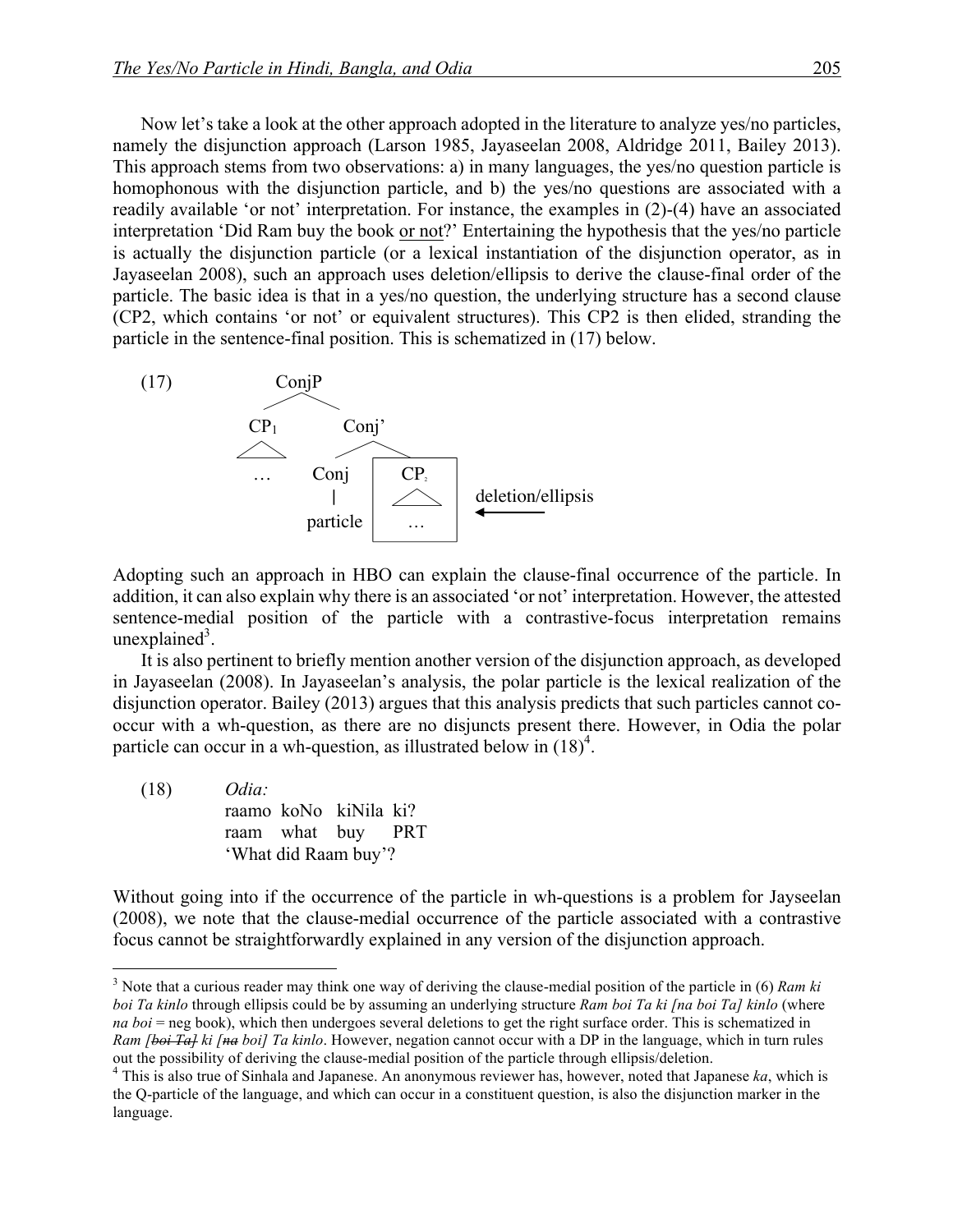Below, we attempt a unified analysis of the polar particle in HBO while maintaining the key insights from both the previous approaches.

## 3 Analysis

Before we illustrate how we get the right word-order involving the yes/no particle in HBO, let us state our assumptions first. Following the general assumptions regarding wh-questions (see Hamblin 1973, Beck 2006 among others), we assume that questioned constituents are essentially focused. We further assume that there are two focus positions in HBO, a higher FocP which is above  $TP/IP^5$  (following Rizzi 1997 in general, and Choudhury 2010 for Indo-Aryan) and a lower one above the vP that has been argued for in Brody 1989, 1996, Jayaseelan 1989, 1995, Kidwai 1995. The questioned constituents move to a FocP, and generates a set of alternatives.

In our analysis, we suggest that the yes/no particle is a focus sensitive operator adjoined to a FocP, and it needs to be in a c-commanding configuration with a focused constituent to its right<sup>6</sup>. The particle takes the focused constituent as an argument to give focused alternatives. This can be done through two possible configurations: (i) where the focused constituent moves to FocP, and (ii) where the focused constituent remains in situ, but has an established AGREE relation with the Foc<sup>0</sup> head, and thus in an extended relation with the yes/no particle. Once the set of alternatives is established, the polar particle adds a presupposition that one of the alternatives holds. In anticipation of the derivations later in the paper, we suggest that the polar article is merged with the higher FocP in neutral yes/no questions, whereas it is merged with the lower FocP in contrastive yes/no questions.

In addition to the focus-sensitive yes/no particle, there is an operator in the head of ForceP. This operator has an interrogative force (also known as Q or  $+Q$  feature) and specified with  $+/$ *polarity*<sup>7</sup> . This operator c-commands the polar particle, and establishes an AGREE relation with  $it^8$ . Note that this analysis is inspired by, and is somewhat parallel to Q-particle analyses for whquestions (see Hagstrom 1998, Kishimoto 2005, Cable 2007). It is our ultimate goal to unify the analysis of wh-questions and yes/no questions, and we believe our analysis in this paper is one little step in that direction. In analyses of wh-questions in languages with Q particles, Q particles are treated as focus sensitive operators, and they take the wh-word as their semantic argument/focus associate. The Q-particle adjoins to the phrase containing the wh-word, such that

 $<sup>5</sup>$  For the purpose of this paper, we assume the labels TP and IP to be interchangeable.</sup>

<sup>&</sup>lt;sup>6</sup> Note that this is a language-specific suggestion. We suggest in HBO the particle takes its focus associate to its right, whereas in other languages (like Turkish, for example), the particle may take its focus associate to its left.  $<sup>7</sup>$  An operator in ForceP, which has the interrogative force Q, has been argued for in yes/no questions in Bailey</sup> (2013) (also see Bhatt & Dayal (2014), although the relationship between this operator and the particle is taken to be different in Bhatt & Dayal). Bailey adopts a *disjunction + ellipsis* type analysis to derive the word-orders attested involving the yes/no particle. While our analysis differs from that, we follow Bailey in parametrizing the settings of the operator at ForceP to eventually derive different types of questions. In more precise terms, following Bailey (2013), we assume that this operator in a yes/no question not only has an interrogative Q force, but also has +/ *polarity*. Polarity is the parameter of what the answer should be: it can be +*polarity* if the proposition is presupposed to be true, it can be –*polarity* when the proposition is presupposed to be false, or it can be open polarity +/- *polarity* where no presupposition is made if the proposition is true or false. Different types of questions can be formed with different specification of this operator: in a yes/no question, the polarity is open (+/- *polarity*), whereas, for example, in alternative questions, the operator is  $+polarity$  as there is a presupposition that the proposition is true.<br><sup>8</sup> We also suggest that there are language-specific requirements regarding the association between the polar-parti

and the operator: polar particles can be present only in yes/no questions (Hindi, Bangla), or in all questions (Odia), or even in declaratives (Tlingit).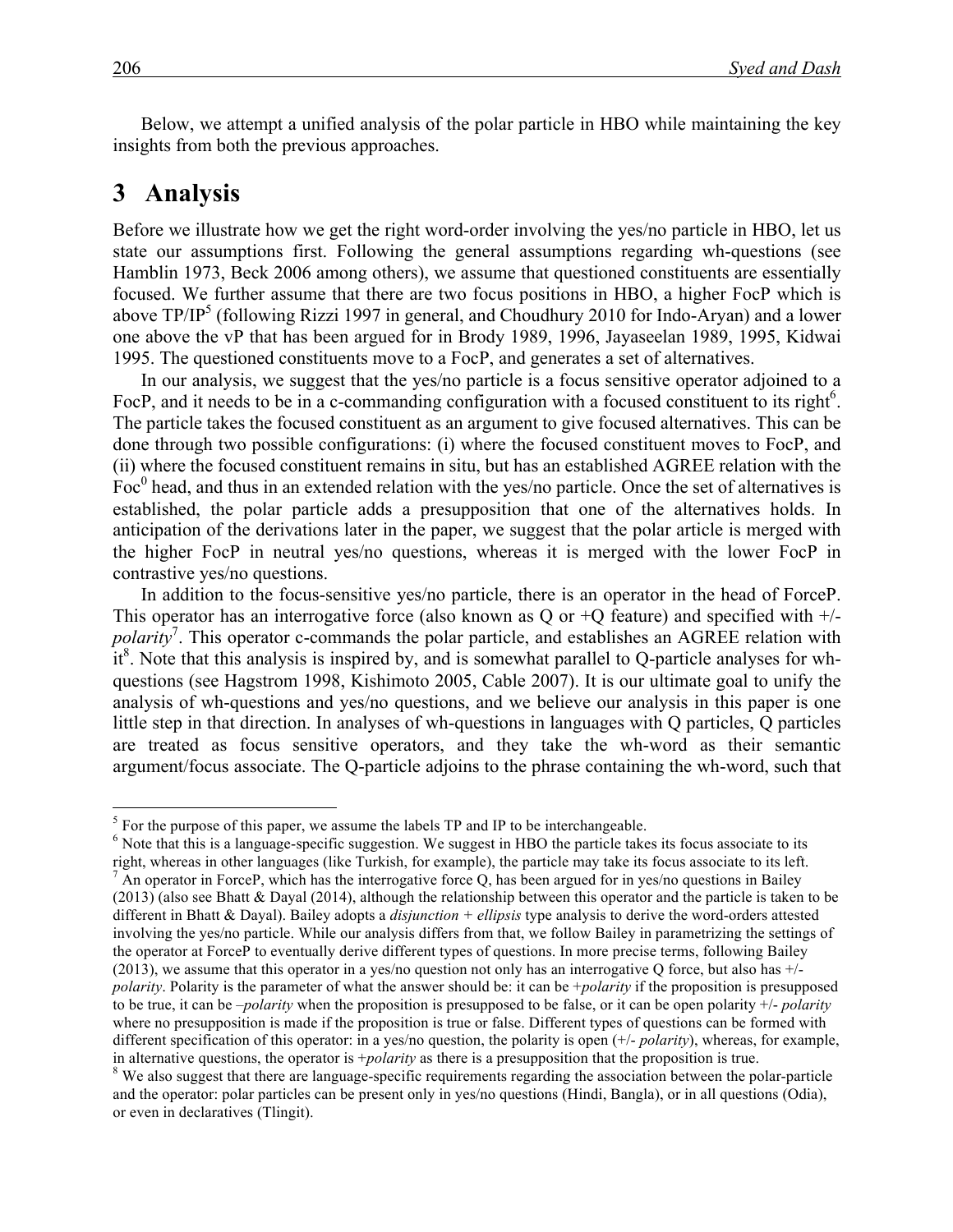it can c-command it. The Q particle is a variable over choice functions which needs to be bound by a higher operator. In wh-questions, Cable (2007) argues that this higher operator is a null whoperator present on the C head. Below, we illustrate how applying this analysis can derive the right word-order in HBO. We first start with the analysis for neutral yes/no questions, and then derive the contrastive yes/no questions.

### **3.1 Deriving the order in neutral yes/no questions**

In a neutral yes/no question, the polar particle is generated as being adjoined to the higher FocP. Recall that this particle is a focus sensitive operator and needs to be in a local configuration with a focused constituent to its right. In a neutral yes/no question, the entire clause (i.e the IP) is the focused constituent, which moves to SpecFocP, and generates focused alternatives. The polar particle adds the presupposition that one of the focused alternatives holds, and the higher operator in Force $^0$  provides the polarity, yielding a yes/no question interpretation. The relevant structure for a neutral yes/no question is schematized below in (19).



Note that such an analysis straightforwardly derives the word-order where the yes/no particle is attested in the clause-initial position in Hindi (example (8)). As this is the underlying base-order, it also explains why this order is the unmarked order for Hindi neutral yes/no questions. Recall that this sentenceinitial occurrence of the particle is however unattested in Bangla and Odia. We summarize the attested position for the particle in a neutral yes/no question in HBO in the following table.

|        | Sentence-initial | Sentence-medial | Sentence-final |
|--------|------------------|-----------------|----------------|
| Hindi  |                  |                 |                |
| Bangla |                  |                 |                |
| )dia   |                  |                 |                |

We derive the sentence-final position of the particle in Bangla and Odia by making use of an observation made in Dasgupta (2007) regarding the properties of *ki* in Bangla. It is suggested in Dasgupta (2007) that *ki* has enclitic like properties, and thereby needs phonological material to its left. We assume the same for Odia, but not in Hindi. Let's look at the underlying order of a neutral yes/no question in Bangla and Odia in our analysis: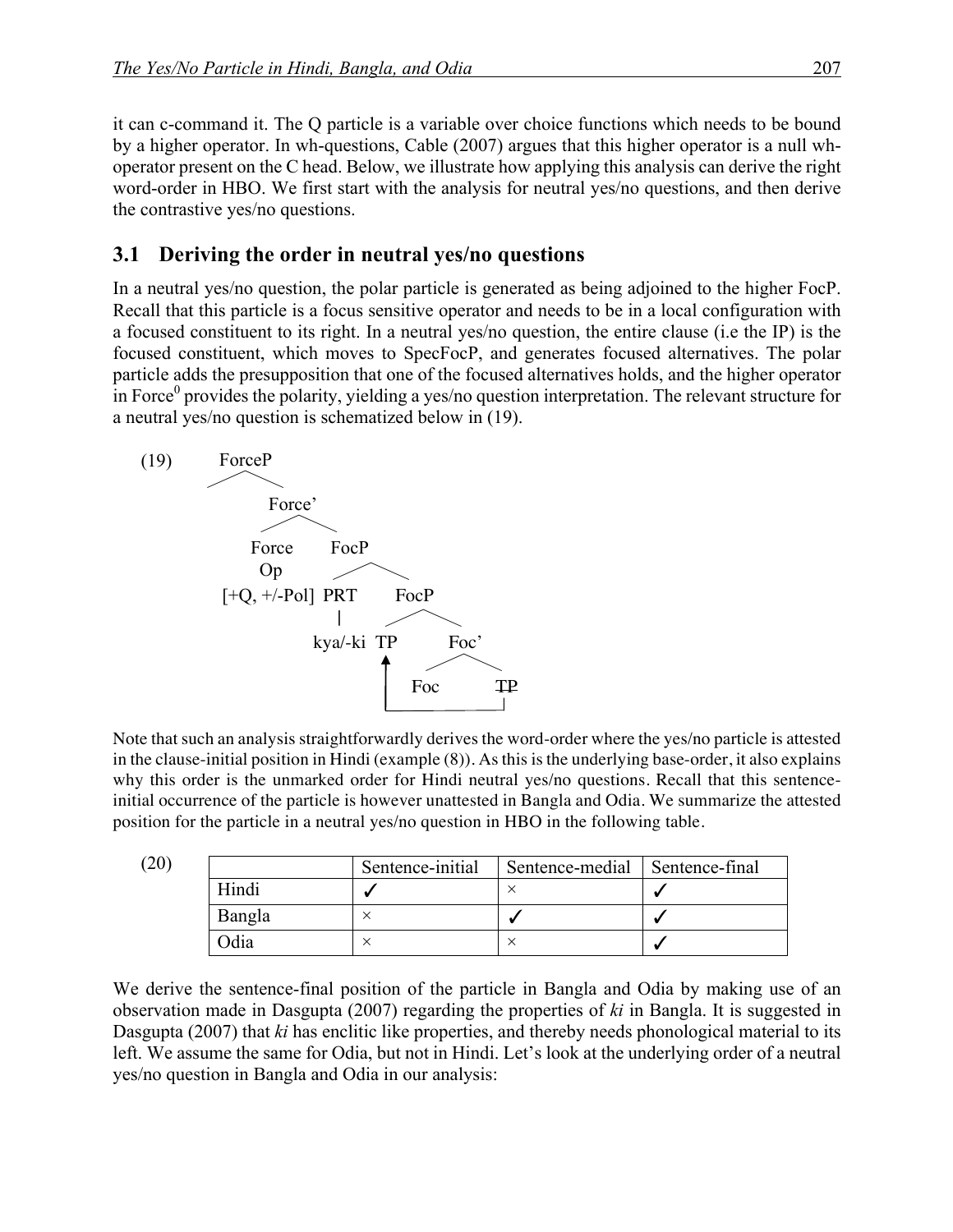- (21) ki [FOC ram boi Ta kinlo]? PRT IP
- (22) ki [FOC raamo bohi-Ta kiNila]? PRT IP

To satisfy the enclitic like properties of the particle, there is a post-syntactic movement of phonological material to the left of the particle. There can be language-specific variation in terms of the size of the phonological material that undergo post-syntactic movement. For example, we suggest that Bangla allows the movement of the entire focused constituent TP/IP to the left of the particle, or an element from inside the focused constituent. This is illustrated below: the movement of the entire focused constituent in (23), and the movement of an element from inside the focused constituent in (24).



Note that the movement of the entire focused constituent derives the clause-final position of the particle. The movement of an element from the constituent, on the other hand, derives the medial position of the particle that is attested in a neutral yes/no question in (only) Bangla.

However, Odia does not allow the movement of an element from inside the focused constituent to satisfy the enclitic particle, and the entire TP/IP has to undergo movement, thus deriving the final position of the particle in Odia. Since Odia does not allow the movement of an element from the constituent to satisfy the properties of the enclitic, the clause-medial position for the particle in a neutral yes/no question is not attested.

```
(25) [Foc raamo bohi Ta kiNila] ki [FOC raamo bohi Ta kiNila]
```
#### **3.2** Deriving the order in contrastive focus questions

In this section, we will discuss how our analysis can explain the attested word-orders with the yes/no particle related to contrastive focus questions. Recall that Hindi, Bangla, and Odia all attest the clause-medial position of the particle when it is associated with a contrastive focus interpretation. This was illustrated in (5)-(7) earlier, and are repeated below in (26)-(28).

(26) *Hindi:* raam-ne **kya** KITAB kharidi? raam-ERG PRT book.FOC buy 'Was it a book that Raam bought?'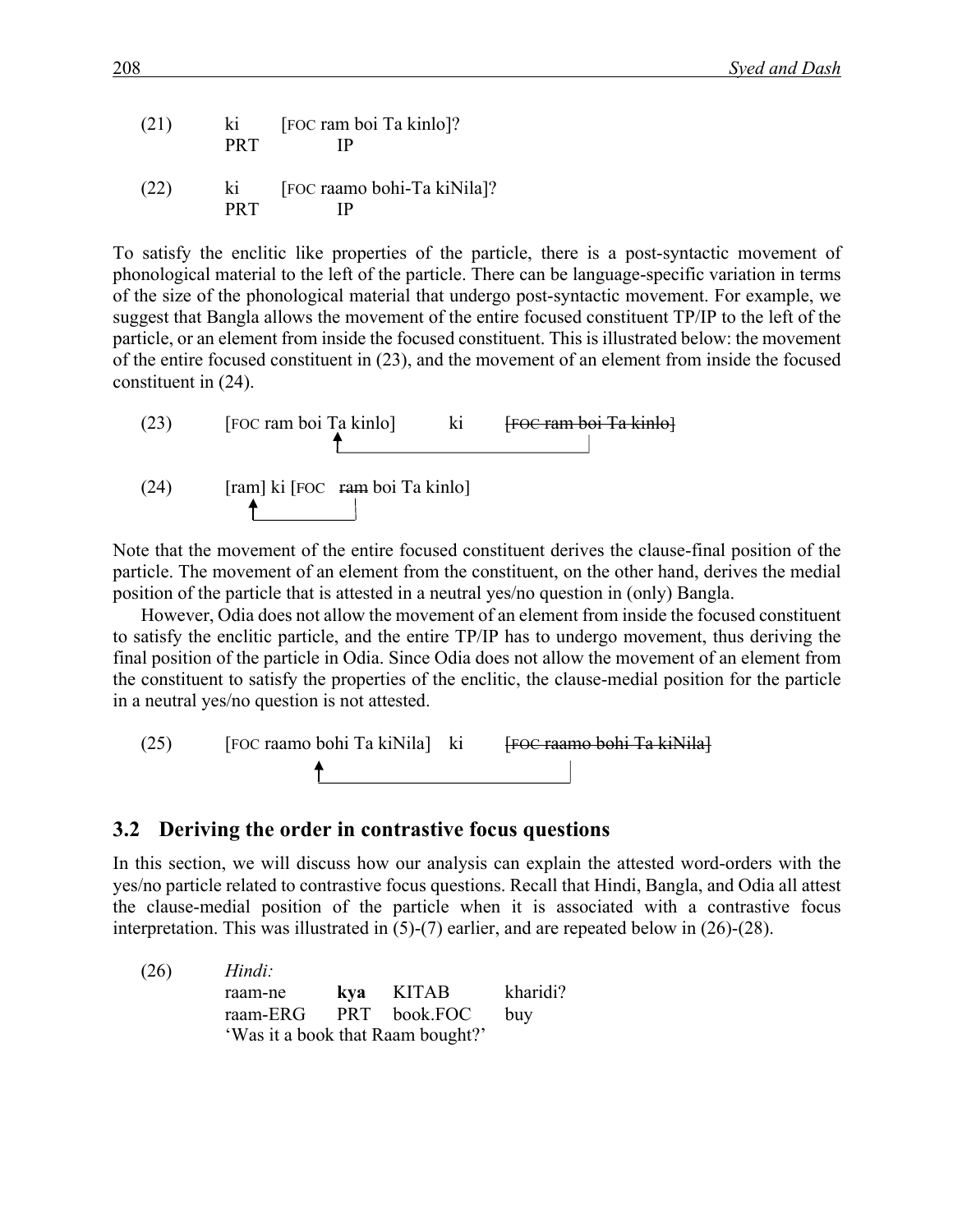| (2') | Bangla:                           |                                   |           |         |  |
|------|-----------------------------------|-----------------------------------|-----------|---------|--|
|      | ki<br>ram                         | <b>BOI</b>                        | Ta        | kinlo?  |  |
|      | Ram                               | PRT book.FOC                      | <b>CL</b> | buy     |  |
|      |                                   | 'Was it a book that Raam bought?' |           |         |  |
| (28) | Odia:                             |                                   |           |         |  |
|      | Raamo ki                          | <b>BOHI</b>                       | Ta        | kiNila? |  |
|      |                                   | Raam PRT book.FOC                 | <b>CL</b> | buy     |  |
|      | 'Was it a book that Raam bought?' |                                   |           |         |  |

Our analysis for contrastive yes/no questions is parallel to the analysis of neutral yes/no questions, with one major difference: in contrastive focus cases, the yes/no particle is generated as being adjoined to the lower FocP position. This particle takes as its semantic argument the questioned constituent DP which moves up to SpecFocP such that it is in a local c-commanding relation with the focus sensitive yes/no particle. The particle adds the presupposition that one of the alternatives is true, and the higher operator in ForceP gives the polar interrogative force. This is illustrated below in (29).



Thus, we derive the attested clause-medial positon of the yes/no particle in contrastive focus yes/no questions. We will end this section with a note on the role of the particle in both neutral and contrastive yes/no questions. Recall that the movement of the questioned constituent to SpecFocP generates focus alternatives of the questioned constituent. The yes/no particle *ki/kya* takes these alternatives as its semantic argument and gives as its output a presupposition that one of the alternatives holds. In case of the neutral yes/no questions, this presupposition is trivially satisfied as there are only two alternatives. In case of contrastive focus questions, there are multiple alternatives in the focus alternative set; the particle says that one of the alternatives is true. The operator [+Q,+/-*polarity*] in the Force head adds the interrogative force and polarity, turning this into a yes/no question.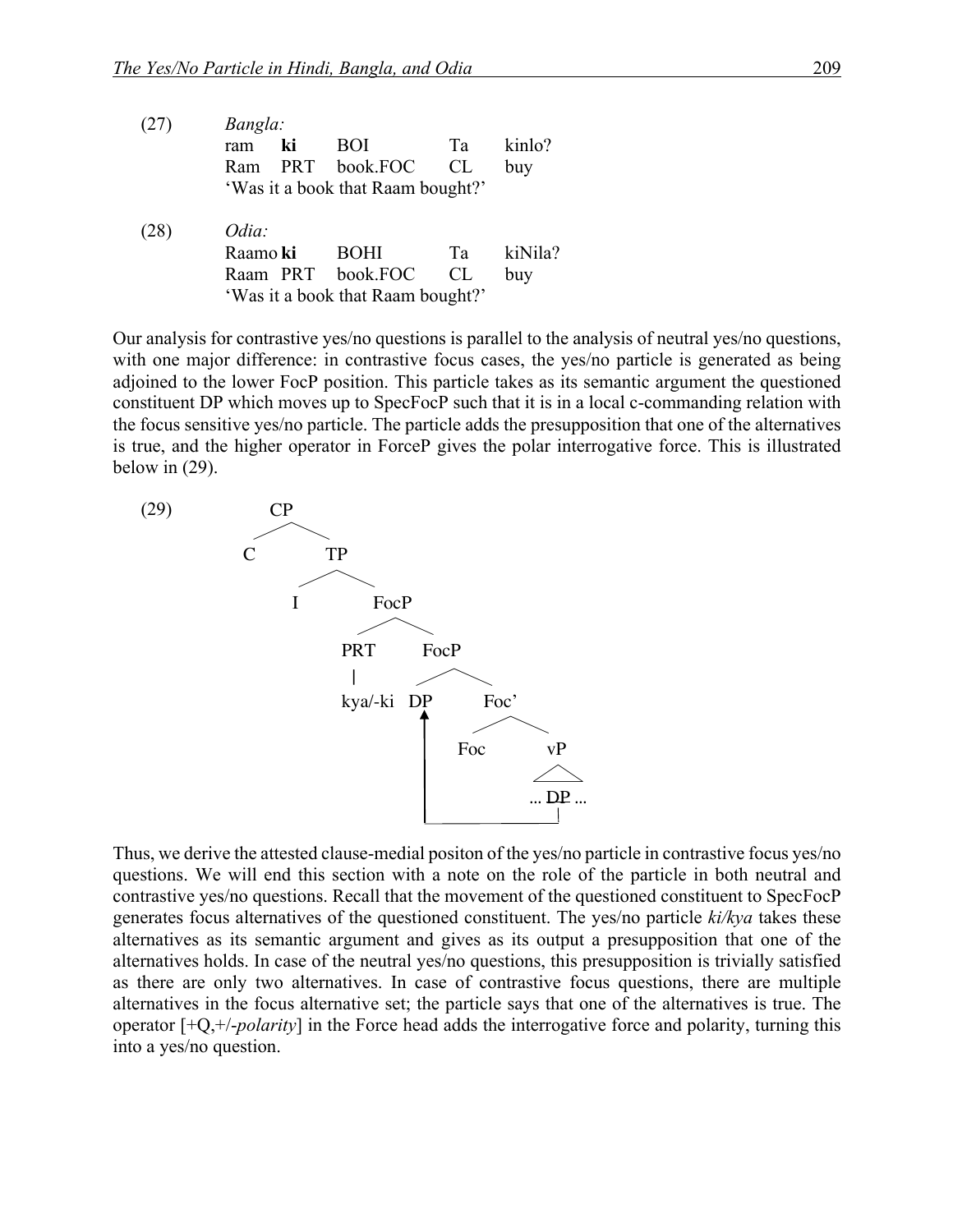## **4** Mileage and limitations

In this section, we discuss how our analysis captures the HBO patterns in a way that previous approaches cannot, and how our account has an edge towards an attempt at unifying all types of questions, while still maintaining the important insights from earlier work. We conclude with a discussion on a limitation of our approach.

First, by using the already existing idea of two available focus positions, our analysis can explain both neutral and contrastive focus yes/no questions as well as the attested orders of the yes/no particle in HBO, which is a problem for both the C-head analysis and a disjunction approach. At the same time, our analysis retains the key insights from these previous approaches. In a C-head analysis, the yes/no particle is the C-head and has an interrogative force. In our analysis, there is a null operator in ForceP that carries the interrogative force, which is in a ccommanding relation with the particle. This also has a typological edge over a C-head analysis, as our analysis is compatible with the occurrence of this particle in wh-questions or even in declarative sentences (as happens in Tlingit). In other words, having the particle separate from the operator carrying the interrogative force lets us cover more ground empirically, particularly as we take this paper as a step towards a model that can explain all types of questions. On the other hand, in the disjunction approach, the yes/no particle is the disjunction head, and it involves an ellipsis of the second CP. There are two parts of such an approach: one is the disjunction semantics, and the other is ellipsis in the syntax. In fact, this approach has to commit to obligatory ellipsis in the syntax for all yes/no questions. As discussed earlier, an ellipsis account runs into trouble explaining the clause-medial occurrence of the yes/no particle in HBO. Our account, while deriving the attested word orders in HBO, maintains the disjunction semantics (by focused alternatives) without ellipsis in the syntax. Our account, coupled with the previous claim that *ki* in Bangla has enclitic like properties (Dasgupta 2007), also captures the difference in the distribution of the yes/no particle in a clause initial position – attested in Hindi, but not attested in Bangla and Odia. Furthermore, our analysis is parallel to proposals made about wh-questions. For instance, in a wh-question, the Q particle is a focus sensitive operator, which takes the wh-word as its semantic argument. In our analysis, the yes/no particle is a focus sensitive operator that takes the questioned constituent as its focus associate. The Q particle in wh-questions needs to be bound by a higher operator (Cable 2007), and in our analysis, there is a higher operator in ForceP that binds the yes/no particle.

It is also important to mention the insights of Bhatt & Dayal (2014) on Hindi polar *kya*. Bhatt and Dayal argue that the polar *kya* is a speech act operator present in the Force-head above the CP, and the clause-final position of the particle is derived by topicalization of the entire  $TP/IP - by$ moving the TP/IP further up to a TopP. They further argue that this polar *kya* is not the interrogative operator which is null and located at the C head. They derive the clause-medial occurrences of the polar *kya* by moving material to the left of *kya* to the topic position. In both clause-final and clause-initial occurrences of the particle, all the material on the left of the particle is argued to be presupposed and hence can't be questioned. However, it is argued in Jabeen & Butt (2016) that this division in the information structure of questions would necessarily have a prosodic correlate, and it is predicted that the intonation patterns for the clause-initial and clausefinal positions of *kya* would be different. Jabeen and Butt, in their study, show that irrespective of the position of *kya*, the intonation patterns remain the same. Furthermore, they argue that if the material on the left of the polar *kya* is focused, they can indeed be questioned suggesting that the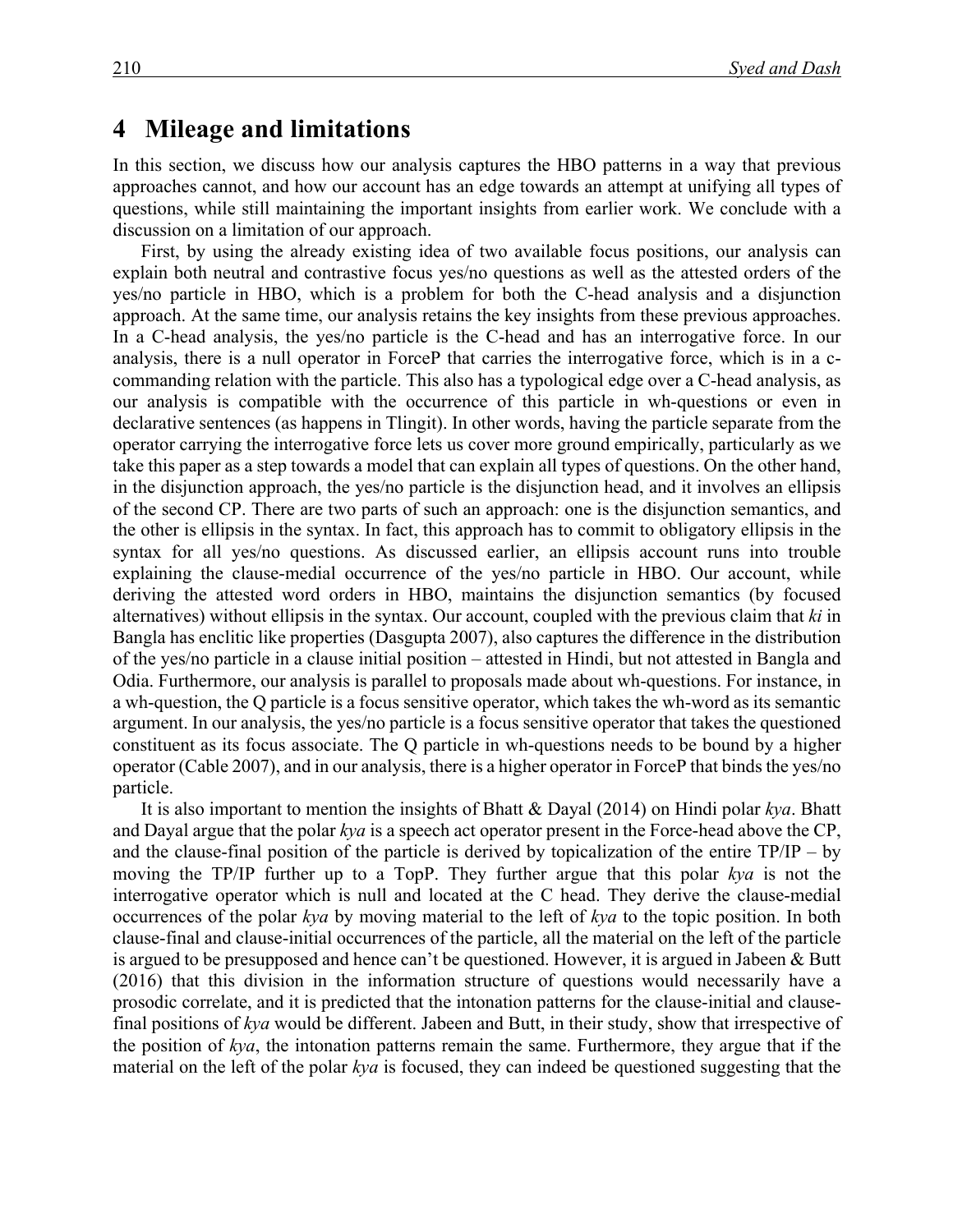intonational patterns do not provide support for the topicalization hypothesis in Bhatt and Dayal<sup>9</sup>. Note that our analysis does not commit to the idea of any material being presupposed, and hence does not commit to any element not being able to be questioned.

We will conclude this paper by drawing attention to a shortcoming of our analysis. Recall that in our analysis, the underlying position of the yes/no particle in neutral yes/no questions in HBO is clause-initial, and we derive the final order of the particle by suggesting post-syntactic movement of the entire focused constituent TP/IP to the left of the particle. We have suggested that this movement happens to satisfy the enclitic-like properties of the particle in Bangla and Odia, thus accounting for the never-attested order of clause-initial particle in Bangla and Odia. Furthermore, we have assumed that *kya* in Hindi does not have such enclitic-like properties, and thus the initial order of the particle, which is also the unmarked order, is attested in the language. However, one question remains: if the Hindi particle does not have enclitic like properties, then why is a *[ [focused constituent <sub>TP</sub>] Q]* order attested in the language? If this surface order is derived by post-syntactic movement of the focused constituent across the particle in Bangla and Odia, then what is the motivation for this movement in Hindi? At this moment, we do not have any satisfactory answer to this issue. We speculate that Hindi may have stronger scrambling properties than Bangla and Odia, and thus derives this order by scrambling.

## **References**

- Aldridge, Edith. 2011. Neg-to-Q: The historical origin and development of question particles in Chinese. *The Linguistic Review* 28:411-47.
- Bailey, L. R. 2013. The syntax of question particles. Doctoral dissertation. Newcastle University.
- Beck, Sigrid. 2006. Intervention effects follow from focus interpretation. *Natural Language Semantics* 14:1–56.
- Brody, M. 1990. Some remarks on the focus field in Hungarian. In *UCL working papers in linguistics* 2, ed. by John Harris, 201-225. University College London.
- Bhatt, R., & Dayal, V. 2014. Polar kyaa: Y/n or speech act operator. In Workshop on *Non-Canonical Questions and Interface Issues*, Kloster Hegne Universität Konstanz.
- Cable, S. 2007. *The grammar of Q: Q-particles and the nature of Wh-fronting, as revealed by the Wh-questions of Tlingit*. Doctoral dissertation. Massachusetts Institute of Technology.
- Choudhury, A. 2010. A study of focus in Bangla. Master's thesis, University of Southern California.
- Dasgupta, P. 2007. The ubiquitous complementizer. *Linguistic theory and South Asian languages: Essays in honour of KA Jayaseelan*, 163-173.
- Jabeen, F. & Butt, M. 2016. Polar 'Kyaa': Intonation, Information Structure, and Word Order in Urdu. Lecture, Questions at the Interfaces (FOR2111) from Universität Konstanz.
- Hamblin, C. 1973. Questions in Montague English. *Foundations of Language* 10:41–53.
- Jayaseelan, K. A. 1996. "Question-word movement to focus and scrambling in Malayalam." *Linguistic Analysis* 26:63-83.
- Jayaseelan, K.A. 2008. Question particles and disjunction, Ms. http://ling.auf.net/lingBuzz/000644.

<sup>&</sup>lt;sup>9</sup> Also note that if polar *kya* is the speech act operator, this predicts that the occurrence of this operator should be limited to yes/no questions (or questions in general), but not in declaratives, which involves a different speech act operator. However, we know that Tlingit allows such particles to occur in declaratives. This presents a problem for a unified analysis of these particles across different languages.